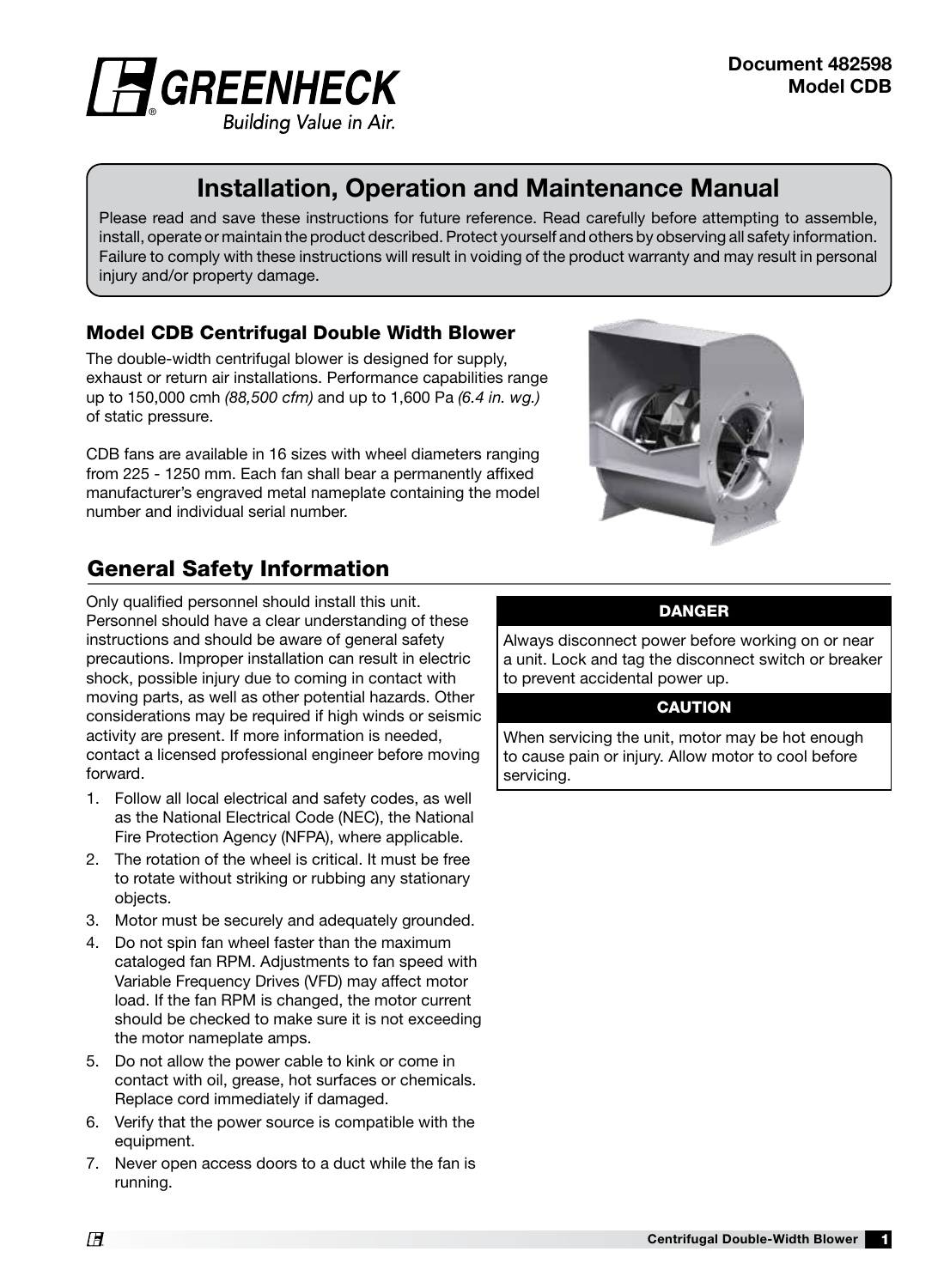## **Receiving**

Upon receiving the product, check to ensure all items are accounted for by referencing the delivery receipt or packing list. Inspect each crate or carton for shipping damage before accepting delivery. Alert the carrier of any damage detected. The customer will make a notation of damage (or shortage of items) on the delivery receipt and all copies of the bill of lading which is countersigned by the delivering carrier. If damaged, immediately contact your local sales representative. Any physical damage to the unit after acceptance is not the responsibility of manufacturer.

## Unpacking

Verify that all required parts and the correct quantity of each item have been received. If any items are missing, report shortages to your local representative to arrange for obtaining missing parts. Sometimes it is not possible that all items for the unit be shipped together due to availability of transportation and truck space. Confirmation of shipment(s) must be limited to only items on the bill of lading.

#### **Handling**

Fans are to be rigged and moved by the lifting brackets provided or by the skid when a forklift is used. Location of brackets varies by model and size. Handle in such a manner as to keep from scratching or chipping the coating. Damaged finish may reduce the ability of the fan to resist corrosion. Fans should never be lifted by the shaft, fan housing, motor, belt guard, windband or accessories.

## Storage

- Rotate fan wheel monthly and purge bearings once every three months
- Energize fan motor once every three months
- Store belts flat to keep them from warping and stretching
- Store unit in a location which does not have vibration
- After storage period, purge grease before putting fan into service.

If storage of fan is in a humid, dusty or corrosive atmosphere, rotate the fan and purge the bearings once a month. Improper storage which results in damage to the fan will void the warranty.

Fans are protected against damage during shipment. If the unit cannot be installed and operated immediately, precautions need to be taken to prevent deterioration of the unit during storage. The user assumes responsibility of the fan and accessories while in storage. The manufacturer will not be responsible for damage during storage. These suggestions are provided solely as a convenience to the user.

**INDOOR -** The ideal environment for the storage of fans and accessories is indoors, above grade, in a low humidity atmosphere which is sealed to prevent the entry of blowing dust, rain or snow. Temperatures should be evenly maintained between 30° to 110°F *(-1° to 43°C)*, wide temperature swings may cause condensation and "sweating" of metal parts. All accessories must be stored indoors in a clean, dry atmosphere.

Remove any accumulations of dirt, water, ice, or snow and wipe dry before moving to indoor storage. To avoid "sweating" of metal parts allow cold parts to reach room temperature. To dry parts and packages, use a portable electric heater to remove any moisture build up. Leave coverings loose to permit air circulation and to allow for periodic inspection.

The unit should be stored at least 3½ inches *(89 mm)* off the floor on wooden blocks covered with moisture proof paper or polyethylene sheathing. Aisles between parts and along all walls should be provided to permit air circulation and space for inspection.

**OUTDOOR - Fans designed for outdoor applications** may be stored outdoors, if absolutely necessary. Roads or aisles for portable cranes and hauling equipment are needed.

The fan should be placed on a level surface to prevent water from leaking into the fan. The fan should be elevated on an adequate number of wooden blocks so it is above water and snow levels and has enough blocking to prevent it from settling into soft ground. Locate parts far enough apart to permit air circulation, sunlight and space for periodic inspection. To minimize water accumulation, place all fan parts on blocking supports so rain water will run off.

Do not cover parts with plastic film or tarps as these cause condensation of moisture from the air passing through heating and cooling cycles.

Fan wheels should be blocked to prevent spinning caused by strong winds.

#### Inspection and Maintenance During Storage

While in storage, inspect fans once per month. Keep a record of inspection and maintenance performed.

If moisture or dirt accumulations are found on parts, the source should be located and eliminated. At each inspection, rotate the wheel by hand ten to fifteen revolutions to distribute lubricant in motor and bearings. If paint deterioration begins, consideration should be given to touch-up or repainting. Fans with special coatings may require special techniques for touch-up or repair.

Machined parts coated with rust preventive should be restored to good condition promptly if signs of rust occur. Immediately remove the original rust preventive coating with petroleum solvent and clean with lintfree cloths. Polish any remaining rust from surface with crocus cloth or fine emery paper and oil. Do not destroy the continuity of the surfaces. Thoroughly wipe clean with Tectyl® 506 (Ashland Inc.) or the equivalent. For hard to reach internal surfaces or for occasional use, consider using Tectyl® 511M Rust Preventive, WD-40® or the equivalent.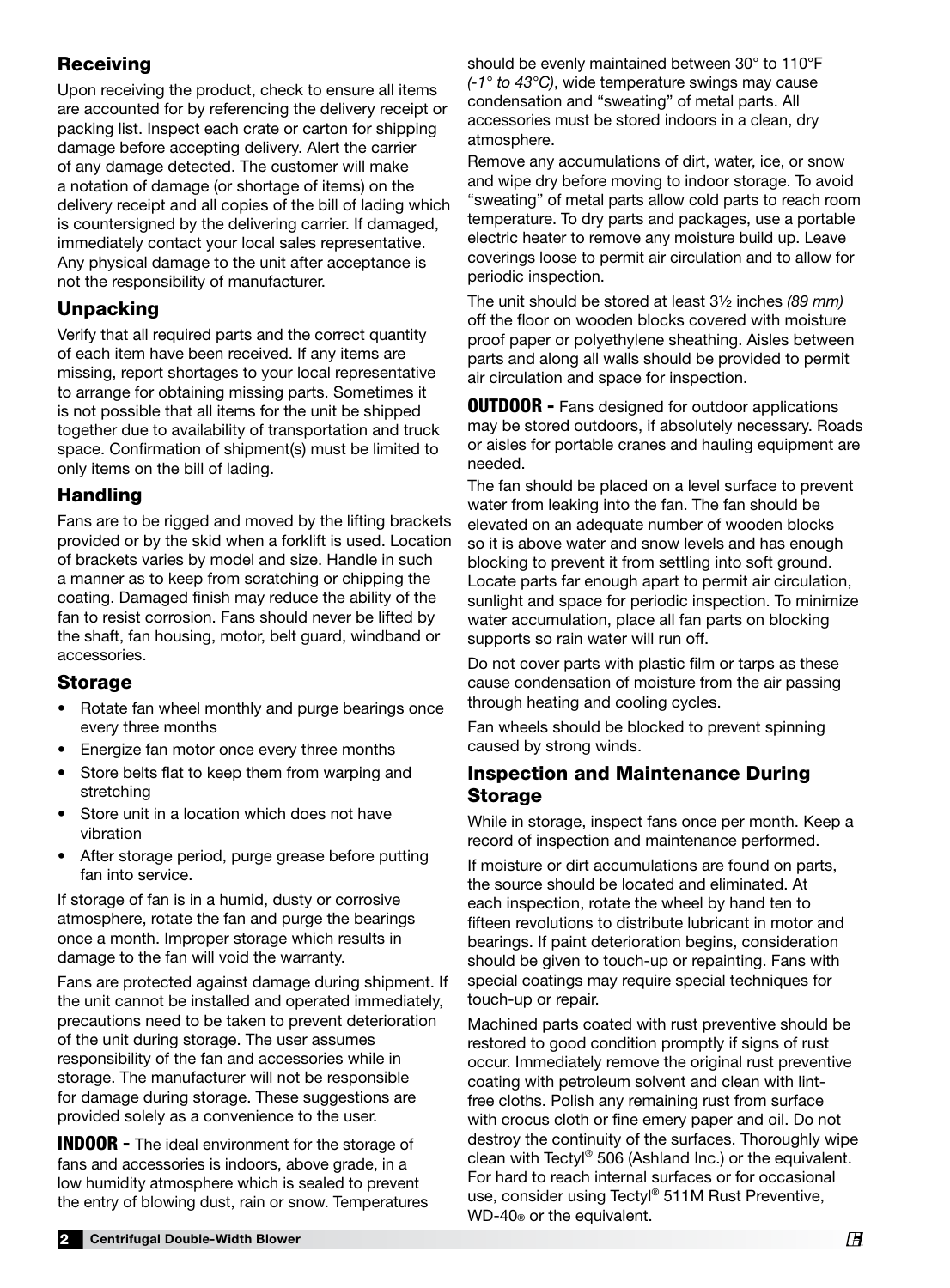#### Removing from Storage

As fans are removed from storage to be installed in their final location, they should be protected and maintained in a similar fashion until the fan equipment goes into operation.

Prior to assembly and installation of the unit and system components, inspect the fan assembly to make sure it is in working order.

- 1. Check all fasteners, set screws on the fan, wheel, bearings, drive, motor base and accessories for tightness.
- 2. Rotate the fan wheel by hand and assure no parts are rubbing.
- 3. Ensure wheel backplate is equidistant from inlet cone ID on both sides (in case of double-wide wheel) for proper wheel centering.

# Table of Contents

| Installation                             |
|------------------------------------------|
|                                          |
| Method for Wheel Centering 5             |
|                                          |
| Alignment of Pulleys and Belts  5        |
|                                          |
| Unit Start-Up                            |
| Visual Inspection of Equipment 6         |
|                                          |
| Additional Steps for Initial Start-Up. 6 |
|                                          |
| Routine Maintenance and Operation        |
|                                          |
|                                          |
| Bearing Lubrication Schedule  8          |
| Wheel and Fastener Maintenance 8         |
| Bearing Replacement                      |
|                                          |
|                                          |
|                                          |
|                                          |
|                                          |
|                                          |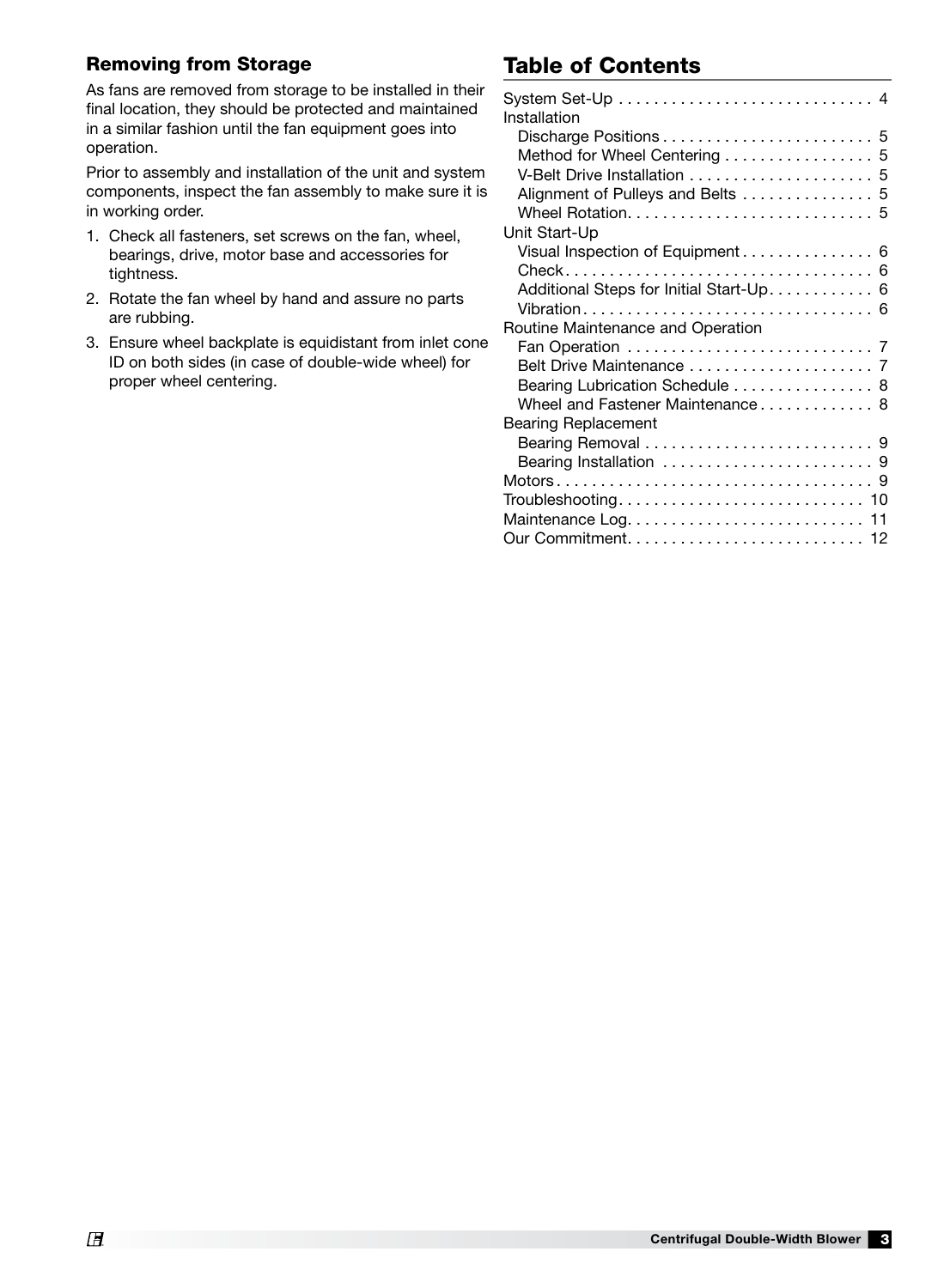# System Set-Up

Installations with inlet or discharge configurations that deviate from this manual may result in reduced fan performance. Restricted or unstable flow at the fan inlet can cause pre-rotation of incoming air or uneven loading of the fan wheel, yielding large system losses, increased sound levels and structural failure of the fan wheel. Free turbulent flow in the discharge ductwork will also result in system effect losses. Refer to the following diagrams for the most efficient installation conditions.

#### Ducted Inlet Installations

Inlet Duct Turns - Installation of a duct turn or elbow

too close to the fan inlet reduces fan performance because air is loaded unevenly into the fan wheel. To achieve full fan performance, there should be at least three fan wheel diameters between the turn or elbow and the fan **POOR** 



inlet.



Three fan wheel diameters Inlet Spin - Inlet spin is a frequent cause of reduced fan performance. The change in fan performance is a function of the intensity of spin and not easily defined. The best solution is proper duct design and airflow patterns. Turning vanes reduce the effects of inlet spin.



# **Ducted Outlet Installations**

Discharge Duct Turns - Duct turns located near the fan discharge should always be in the direction of the fan rotation.

Fan performance is reduced when duct turns are Fan pertormance is reduced wnen duct τι<br>made immediately off the fan discharge. To achieve cataloged fan performance there should be at least three equivalent duct diameters of straight ductwork between the fan discharge and ansenarge and<br>any duct turns. Rotion POOR GOOD  $\mathcal{S}$   $\mathcal{S}$   $\mathcal{S}$   $\mathcal{S}$   $\mathcal{S}$   $\mathcal{S}$   $\mathcal{S}$   $\mathcal{S}$   $\mathcal{S}$   $\mathcal{S}$   $\mathcal{S}$   $\mathcal{S}$   $\mathcal{S}$   $\mathcal{S}$   $\mathcal{S}$   $\mathcal{S}$   $\mathcal{S}$   $\mathcal{S}$   $\mathcal{S}$   $\mathcal{S}$   $\mathcal{S}$   $\mathcal{S}$   $\mathcal{S}$   $\mathcal{S}$   $\mathcal{$ 



# Non-Ducted Installations

Inlet Clearance - Installation of a fan with an open inlet too close to a wall or bulkhead will cause reduced fan performance. It is desirable to have a minimum of three-fourths of a wheel diameter between the fan inlet and the wall. of<br>:h<br>ete  $U$ UTULET VELOCITY







Parallel Fan Installation

Free Discharge - Free or abrupt discharge into a plenum results in a reduction in fan performance. The effect of discharge static regain is not realized.

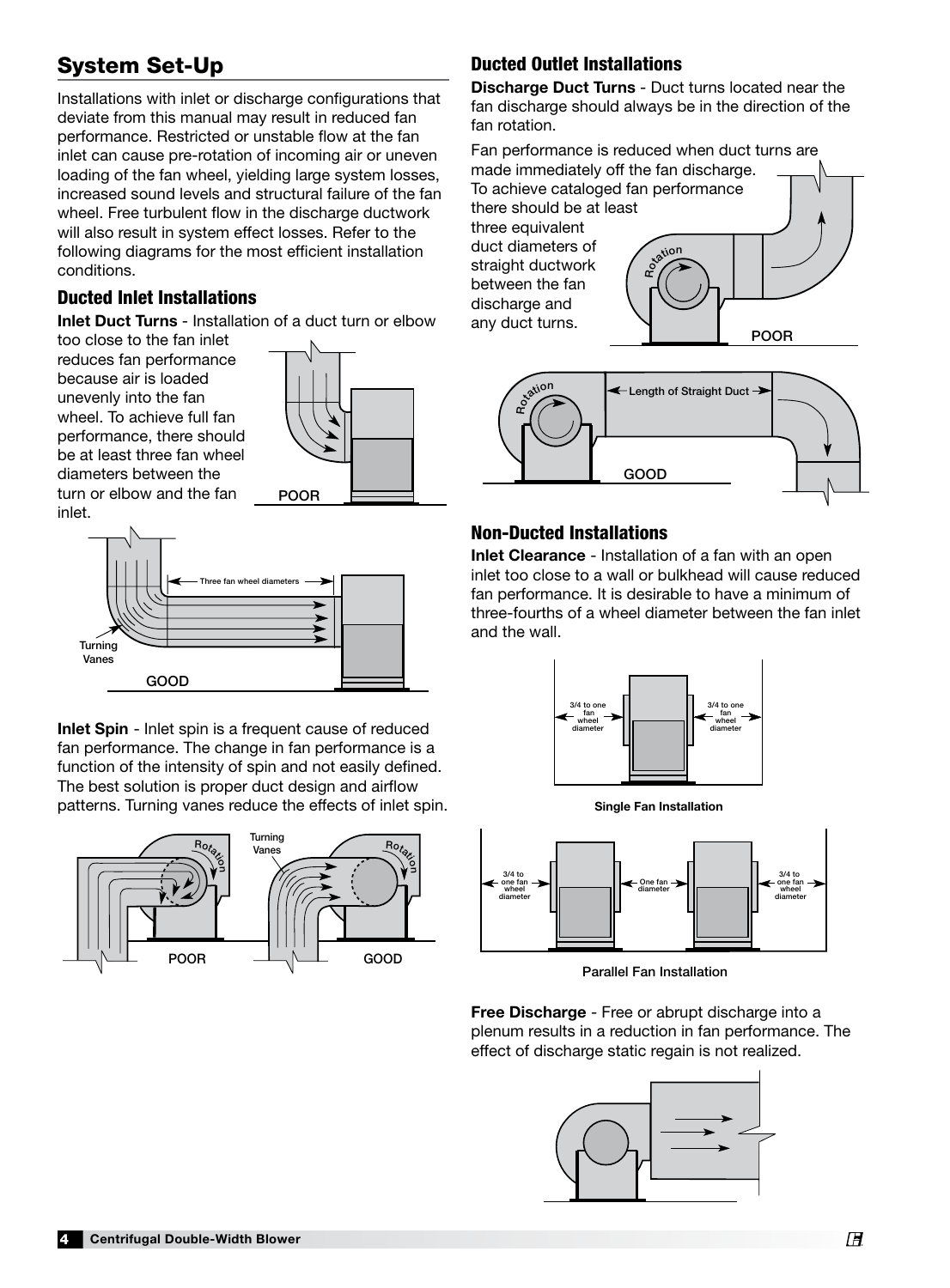## Installation

Move the fan to the desired location. Check and tighten fasteners throughout the unit and then fasten securely through mounting holes provided in the base angles. The unit must be set level (shimming may be necessary). Flexible duct connections and vibration isolators should be used where noise is a factor.

The motor voltage and ampere rating must be checked for compatibility with the electrical supply prior to final electrical connection. Supply wiring to the fan must be properly fused, and conform to local and national electrical codes.

## Discharge Positions



The discharge is factory set as specified by customer order, however, certain sizes can be rotated to other discharge positions in the field if necessary. If rotating the fan housing, accommodations may need to be made for the fan to drain properly. Removal of the housing bolts allows the discharge to be rotated to the clockwise positions above. For DB discharge position, a portion of the frame angle must be removed.

Fan rotation is always specified from the drive side of the housing.

## Method for Centering Wheel

fasteners and set screws securely and realign drive On belt drive units, centering can be accomplished by (a) loosening the inlet cone bolts to move the inlet cone or by (b) loosening the bearings in order to move the shaft. Wheel and inlet cone overlap can be adjusted by loosening the wheel hub set screws and moving the wheel to the desired position. Tighten all pulleys after adjustment.

## V-Belt Drive Installation

- 1. Remove the protective coating from the end of the fan shaft using mineral spirits or another similar solvent. Check to ensure that the shaft is free of nicks and burrs.
- 2. Slide sheaves on shafts. Do not drive sheaves on as this may result in bearing damage.
- 3. Align fan and motor sheaves with a straight edge or string and tighten.
- 4. Place belts over sheaves. Do not pry or force belts, as this could result in damage to the cords in the belts.
- 5. Adjust the tension until the belts appear snug. Run the unit for a few minutes and allow the belts to "set" properly.



Aligning Sheaves with a Straight Edge

6. With the fan off and disconnect locked out, adjust the belt tension by moving the motor pivot plate. When in operation, the tight side of the belts should be in a straight line from sheave to sheave with a slight bow on the slack side.

## Alignment of Pulleys and Belts

Check pulleys and belts for proper alignment to avoid unnecessary belt wear, noise, vibration and power loss. Motor and drive shafts must be parallel and pulleys in line as shown in Figure 1.



Figure 1

To avoid motor overheating and possible burnout, motor load amperes should always be checked and compared to nameplate rating when fan speed is increased.

## Wheel Rotation

 $\frac{d}{dt}$  rotation will result in reduced air performance, increased motor loading and possible motor burnout. Rotation direction of the wheel is critical. Incorrect

Check wheel rotation by momentarily energizing the

unit and noting if rotation is in the same direction as the airflow at the outlet and conforms to the rotation decal affixed to the unit.

Wheels as viewed from the drive side:

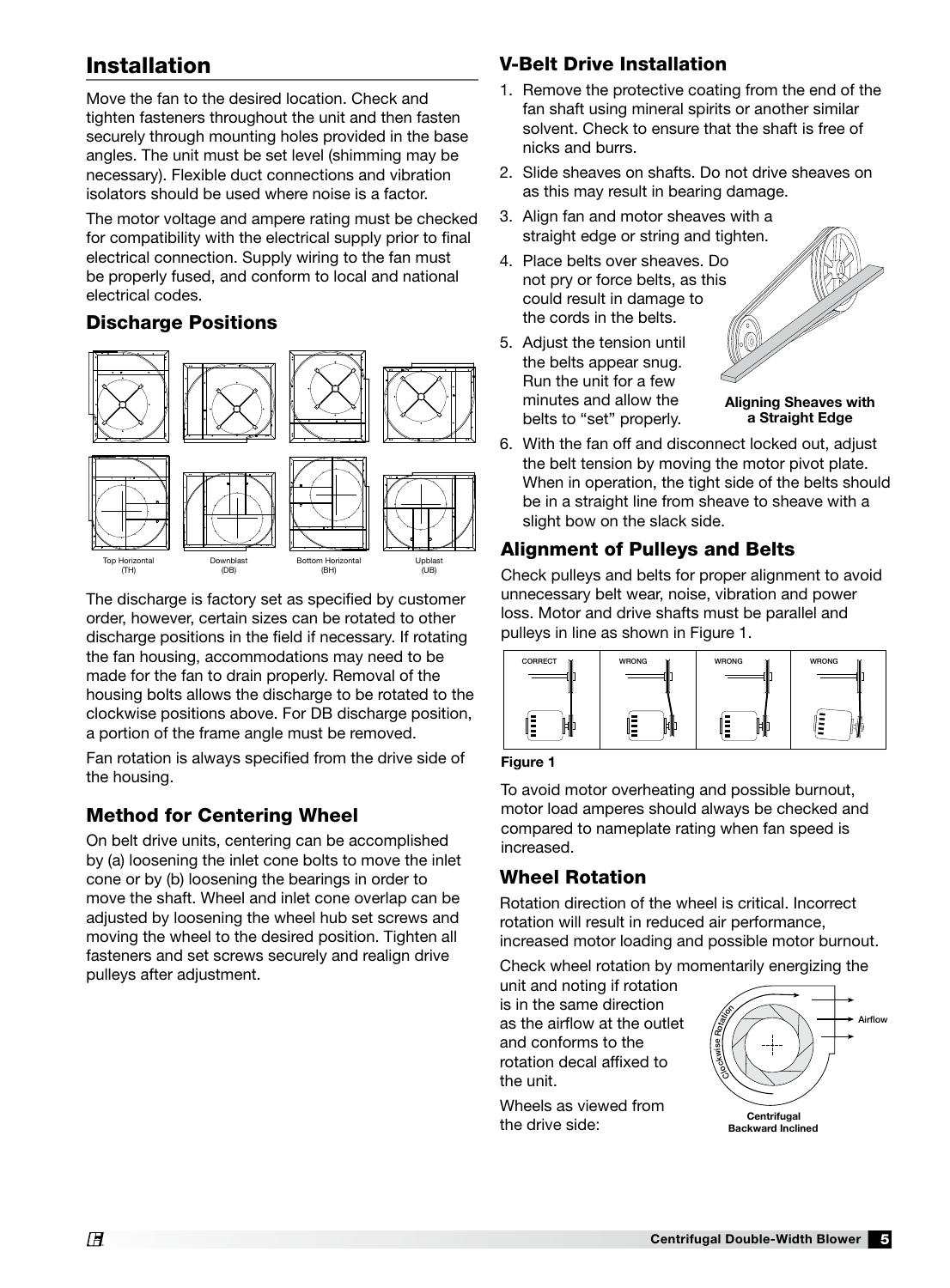# Unit Start-Up

## WARNING

Disconnect and secure to the OFF position all electrical power to the fan prior to inspection or servicing. Failure to comply with this safety precaution could result in serious injury or death.

## Visual Inspection of Equipment

The equipment type and arrangement should be verified as ordered at once when it arrives at the job site. When a discrepancy is found, the local representative must be notified immediately so that corrective action may be investigated, also verify electrical conformance to specifications. Unauthorized alterations and unauthorized backcharges will not be recognized by the fan manufacturer.

After the unit has been assembled, installed and all utilities have been hooked up, the unit is now ready for operation.

## Check

Before starting the unit, check the following:

- 1. Disconnect and lock-out all power switches to fan.
- 2. Check all fasteners, set screws and locking collars on the fan, bearings, drive, and accessories for tightness.
- 3. Rotate the fan wheel by hand and assure no parts are rubbing.
- 4. Check for bearing alignment and lubrication.
- 5. Check the V-belt drive for proper alignment and tension.
- 6. Check all guarding (if supplied) for being securely attached and not interfering with rotating parts.
- 7. Check operation of variable inlet vanes or discharge dampers (if supplied) for freedom of movement.
- 8. Check all electrical connections for proper attachment.
- 9. Check housing and ductwork, if accessible, for obstructions and foreign material that may damage the fan wheel.

# Additional Steps for Initial Start-Up

1. Check for proper wheel rotation by momentarily energizing the fan. Access to view the wheel can be gained through the blower housing access panel.

One of the most frequently encountered problems are motors that are wired to rotate the wheel in the wrong direction. This is especially true with 3-phase installations where the motor will run in either direction, depending on how it has been wired. To reverse rotation of a 3-phase motor, interchange

any two of the three electrical leads. Single phase motors can be reversed by changing internal connections as described on the motor label or wiring diagram.



Many of these conditions can be discovered by careful observation.

Refer to the troubleshooting section of this manual for

corrective actions. If observation cannot

- 2. Fans with multi-speed motors should be checked on low speed during initial start-up.  $\mathsf{S}$ iai the wheels on the scroll outline. The forward curve  $\mathsf{S}$
- 3. Check for unusual noise, vibration or overheating of bearings. Refer to the "Troubleshooting" section of this manual if a problem develops.
- 4. Grease may be forced out of the bearing seals during initial start-up. This is a normal self-purging feature for the type of bearing used on this product.

#### Vibration

On start-up and during operation, the unit should operate smoothly with minimal vibration. It is possible that a higher degree of vibration may be experienced. Excessive vibration if left unchecked, can cause a multitude of problems, including structural and/or component failure. The most common sources of vibration are listed.

#### Common Sources of Vibration

- 1. Wheel Unbalance
- 2. Drive Pulley Misalignment
- 3. Incorrect Belt Tension
- 4. Bearing Misalignment
- 5. Mechanical Looseness
- 6. Faulty Belts
- 7. Drive Component Unbalance
- 8. Poor Inlet/Outlet Conditions
- 9. Foundation Stiffness

locate the source of vibration, a qualified technician using vibration analysis equipment should be consulted. If the problem is wheel unbalance, in-place balancing can be done through the access panel located on the side of each fan's tubular housing. Any correction weights added to the wheel should be welded to either the wheel back (single-plane balance) or to the wheel back and wheel cone (two-plane balance).

**Centrifugal Double-Width Blower ® Properties and Double-Width Blower ® Properties and Double-Width Blower ® Pr**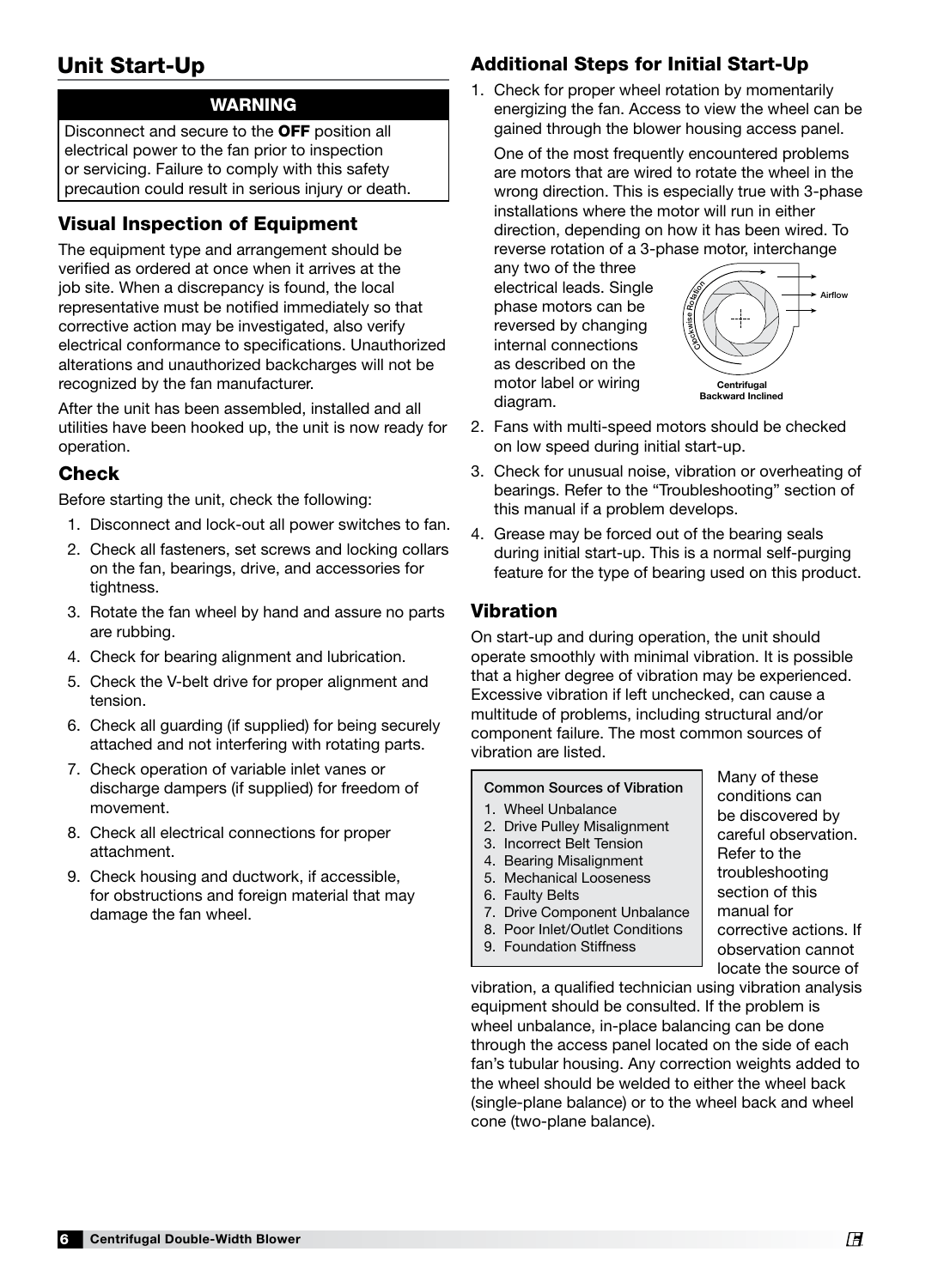## Routine Maintenance and **Operation**

#### **CAUTION**

When performing any service to the fan, disconnect the electrical supply and secure fan impeller.

Once the unit has been put into operation, a routine maintenance schedule should be set up to accomplish the following:

- 1. Lubrication of bearings and motor.
- 2. Wheel, housing, bolts and set screws on the entire fan should be checked for tightness.
- 3. Any dirt accumulation on the wheel or in the housing should be removed to prevent unbalance and possible damage.
- 4. Inspect fan impeller and housing looking for fatigue, corrosion, or wear.

#### Fan Operation

All fans should be run every thirty (30) days, or at least "bumped" every thirty days. It is preferred that each fan is run as this causes all electrical and mechanical components to get up to temperature, displacing any formed condensation, redistributes load on bearings, and redistributes grease in the bearings (motor and shaft bearings).

#### CAUTION

When operating conditions of the fan are to be changed (speed, pressure, temperature, etc.), consult manufacturer to determine if the unit can operate safely at the new condition.

## Belt Drive Maintenance

V-belt drives must be checked on a regular basis for wear, tension, alignment and dirt accumulation. Premature or frequent belt failures can be caused by improper belt tension (either too loose or too tight) or misaligned sheaves. Abnormally high belt tension or drive misalignment will cause excessive bearing loads and may result in failure of the fan and/or motor bearings. Conversely, loose belts will cause squealing on start-up, excessive belt flutter, slippage and overheated sheaves. Either excessively loose or tight belts may cause fan vibration.

When replacing V-belts on multiple groove drives all belts should be changed to provide uniform drive loading. Use a set of matched belts whenever possible. Do not pry belts on or off the sheave. Loosen belt tension until belts can be removed by simply lifting the belts off the sheaves. After replacing belts, ensure that slack in each belt is on the same side of the drive. Belt dressing should never be used.

Do not install new belts on worn sheaves. If the sheaves have grooves worn in them, they must be replaced before new belts are installed.

The proper tension for operating a V-belt drive is the lowest tension at which the belts will not slip at peak load conditions. Belts are adjusted by raising or lowering the motor

pivot plate. For initial tensioning, the proper belt deflection halfway between sheave centers is 1/64-inch for each inch of belt span.



For more information about measuring belt tension, refer to Greenheck's Product Application Guide, FA/127-11, Measuring Belt Tension, found online at www.greenheck.com in the library section.

Check belt tension two times during the first 24 hours of operation and periodically thereafter.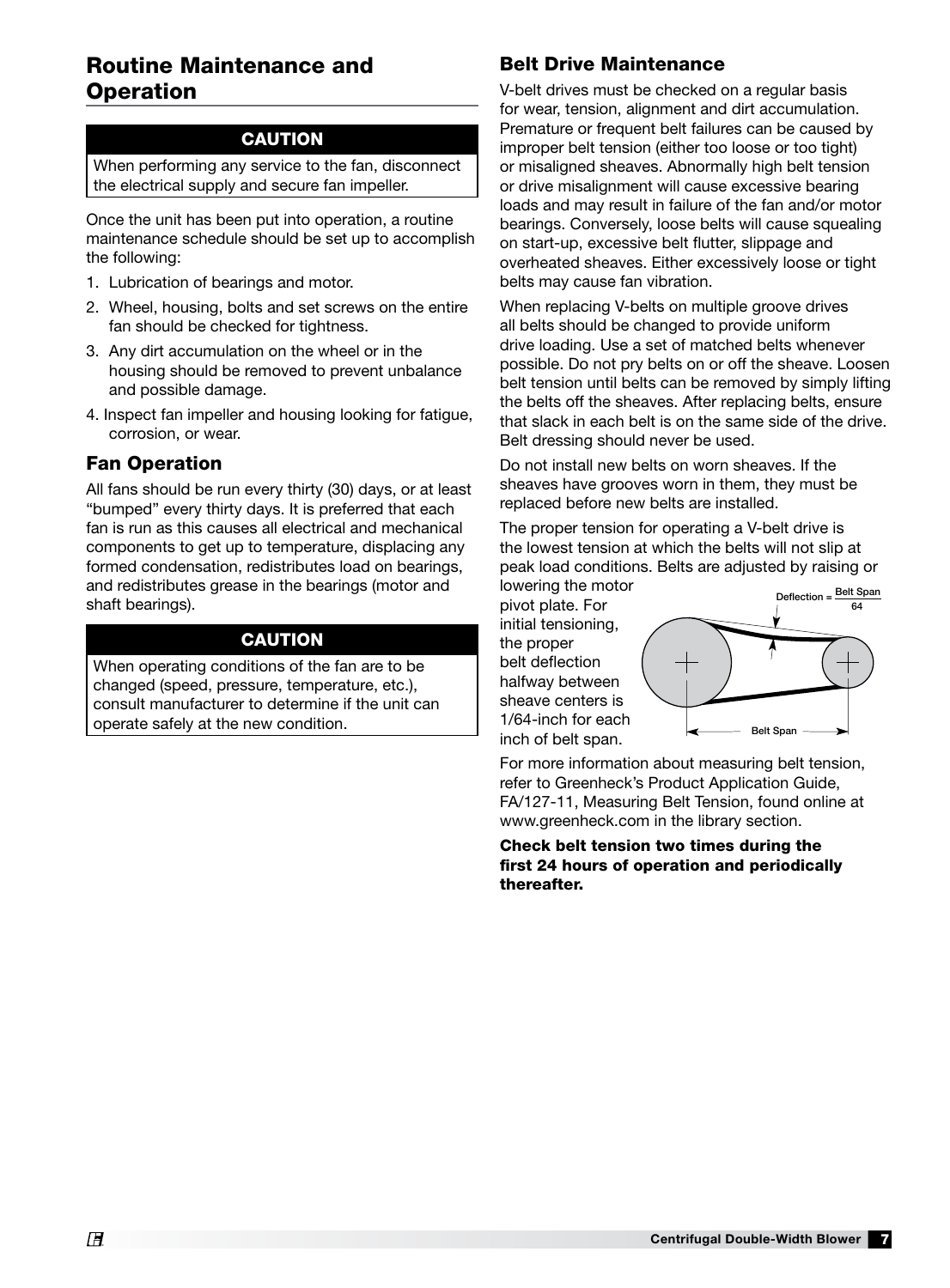## Bearing Lubrication Schedule

Shaft bearings are the most critical moving part of a fan. Therefore, special attention should be given to keeping the bearings clean and well lubricated. Proper lubrication provides for reduction in friction and wear, transmission and dissipation of heat, extended bearing life and prevention of rust.

In order for a lubricant to fulfill these tasks, the proper grease applied at regular intervals is required. See the recommended bearing lubrication schedule below.

| <b>Recommended Bearing Lubrication Schedule</b><br><b>Relubrication Schedule in Months</b> |                          |                |           |           |           |  |  |  |
|--------------------------------------------------------------------------------------------|--------------------------|----------------|-----------|-----------|-----------|--|--|--|
| <b>Standard Grease</b>                                                                     |                          |                |           |           |           |  |  |  |
| Fan                                                                                        | <b>Bearing Bore (mm)</b> |                |           |           |           |  |  |  |
| <b>RPM</b>                                                                                 | $20 - 25$                | $30 - 35$      | $40 - 45$ | $50 - 55$ | $60 - 65$ |  |  |  |
| To 250                                                                                     | 12                       | 12             | 12        | 12        | 12        |  |  |  |
| 500                                                                                        | 12                       | 12             | 11        | 10        | 8         |  |  |  |
| 750                                                                                        | 12                       | 9              | 8         | 7         | 6         |  |  |  |
| 1000                                                                                       | 12                       | $\overline{7}$ | 6         | 5         | 4         |  |  |  |
| 1250                                                                                       | 12                       | 6              | 5         | 4         |           |  |  |  |
| 1500                                                                                       | 12                       | 5              | 4         | 3         |           |  |  |  |
| 2000                                                                                       | 12                       | 3              | 3         | 2         |           |  |  |  |
| 2500                                                                                       | 12                       | 2              | 2         |           |           |  |  |  |
| 3000                                                                                       | 12 <sup>2</sup>          | $\overline{2}$ |           |           |           |  |  |  |
| 3500                                                                                       | 12                       |                |           |           |           |  |  |  |
| 4000                                                                                       | 12                       |                |           |           |           |  |  |  |
| 5000                                                                                       | 12 <sup>2</sup>          |                |           |           |           |  |  |  |
| Replenishing<br>Quantity<br>(qms)                                                          | 2.5                      | 4.5            | 6         | 8         | 10.5      |  |  |  |

- Lubrication interval is based on 12 hour per day operation and maximum 80°C housing temperature. For 24 hour per day operation, the interval should be cut in half.
- Lubricant should be added with the shaft rotating and until clean grease is seen purging from the bearing. The lubrication interval may be modified based on the condition of the purged grease. If bearing is not visible to observe purged grease, lubricate with number of shots indicated in chart for bore size.
- For conditions including high temperatures, moisture, dirt or excessive vibration, consult the factory for a specific lubrication interval for your application.
- Factory recommends VT307 lubricant.

In addition to lubricating the bearings at specified intervals, adapter sleeves and locking collar should be checked for tightness. A bearing collar which has loosened will cause premature failure of the fan shaft. Fasteners attaching the bearings to the drive frame should also be checked.

#### Wheel and Fastener Maintenance

Wheels require very little attention when exhausting clean air, however, air heavily laden with grease or dirt will tend to accumulate on the wheel causing unbalance. Wheels exhausting dirty or grease-laden air require frequent cleaning to assure smooth and safe operation.

All fasteners, including set screws in the bearing collars, should be checked for tightness each time maintenance checks are performed.

A proper maintenance program will help preserve the performance and reliability designed into the fan.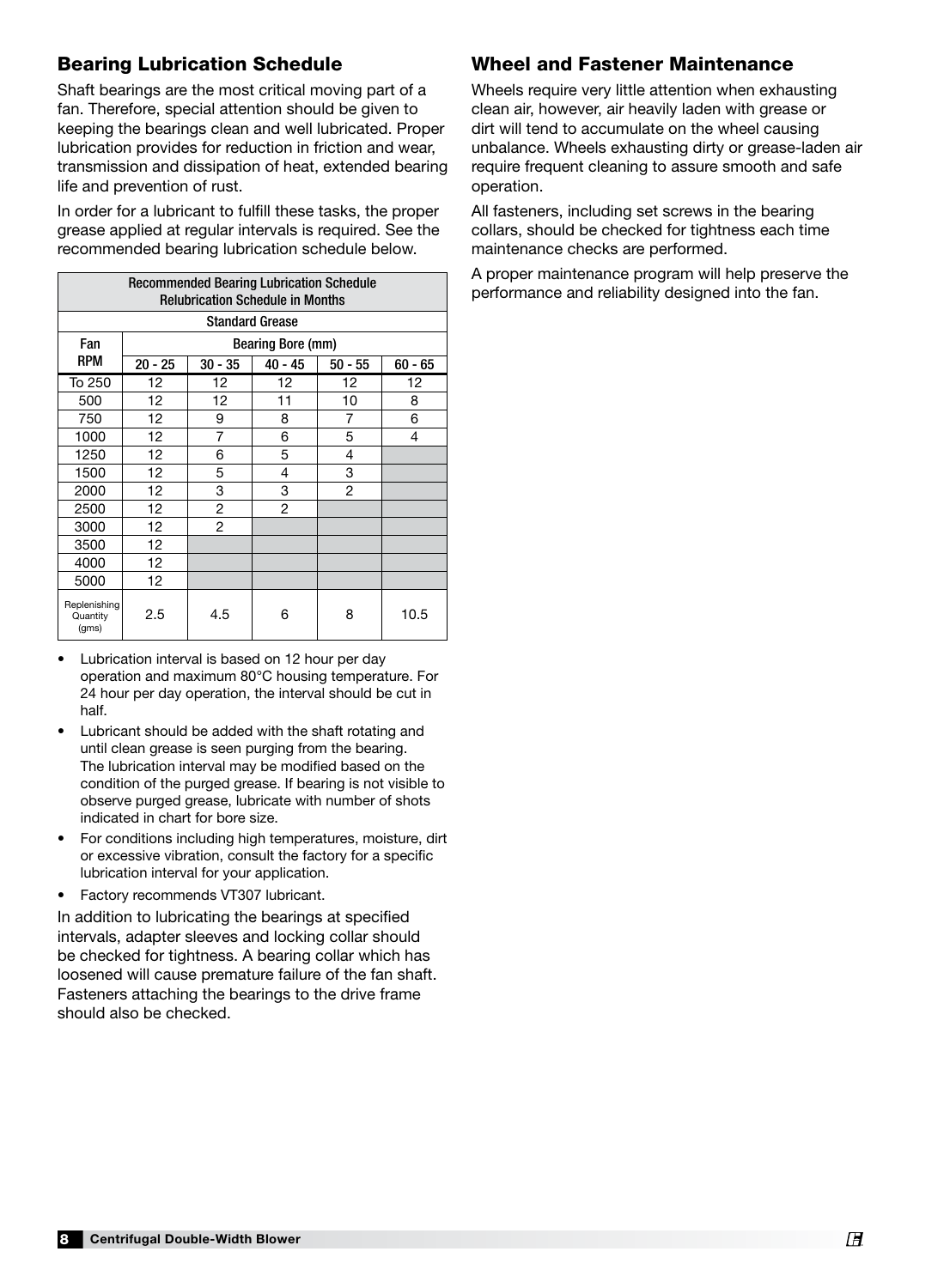# Bearing Replacement

The intent of this procedure is to allow a field service technician to replace bearings with the fan remaining in place in its intended application. All work can be conducted by accessing the bearings by either removing a shaft guard, a weatherhood or working under a weatherhood (if applicable). This is dependent on the size of the unit. This procedure assumes the power source has been locked out prior to removing guards and covers, belts and pulleys have been loosened and removed properly and extended lubrication lines have been disconnected at the bearing. In some cases, it may be necessary to remove the fan inlet cone and wheel if the bearings cannot be removed due to corrosion or damage.

#### Bearing Removal

This procedure assumes proper safety measures have been taken.

- Read and follow all instructions carefully.
- Disconnect and lockout power before installation and maintenance.
- Driven sheaves and belts have already been removed.
- Arr. 3 fans will need the inlet ducting removed to access the non-drive bearing removal.
- Shaft black coating can be removed with a solvent similar to a brake/carburetor cleaner.
- 1. Scribe a line around the shaft by both bearings and around the bearing base to the bearing support or write down the measurement from the end of the shaft to the bearings. This will help in repositioning the new bearing and wheel cone overlap.
- 2. Follow the bearing manufacturers' procedures for removal and installation.
- 3. Before removing the bearing bolts, make sure the shaft is supported slightly. Remember to consider the wheel weight on the shaft. (Arr. 3 may need the wheel to be suspended through an access door on top of the fan.)
- 4. Remove both bearings from the shaft and clean/ remove any burrs using an emery cloth or file.
- 5. Clean mounting surface of any dirt or grease.

#### Bearing Installation

- 1. Before installing, read bearing manufacturers' procedures. Before putting the new bearings on the shaft, you may need to break what is called swivel torque on the bearings (depending on style of bearing). This is done by holding the bearing housing securely and being able to move the inner bearing race around freely.
- 2. Apply light film of oil on shaft, then gently slide the new bearings onto the shaft.

# Do not hammer bearing onto shaft!

- 3. Align bearings on shaft with the previous scribe marks that are on the shaft and lock bearing to shaft.
- 4. Put bolts into mounting surface and bearings. Do not tighten.
- 5. Remove blocks if shaft is supported. (Arr. 3 release the weight of the wheel onto the bearing).
- 6. Set bearings on support with the scribed marks locating the bearings. Make sure bearings are square and level with the shaft.
- 7. Tighten bolts and torque bearing bolts, bearing set screws/locking collars as per bearing manufacturers' procedures.
- 8. Rotate shaft by hand to help allow the bearings to help set in. Also at this time, listen for any unusual noises such as wheel rubbing on cone and any bearing noise.
- 9. Connect extended lube lines in new bearings if needed.
- 10. Reinstall the drive sheaves and belts. Check the belt alignment.
- 11. Make sure to reinstall all guards and follow proper safety measures before starting up the fan.

## Motors

Motor maintenance is generally limited to cleaning and lubrication. Cleaning should be limited to exterior surfaces only. Removing dust and grease buildup on the motor housing assists proper motor cooling. Never wash-down motor with high pressure spray.

Greasing of motors is only intended when fittings are provided. Many motors are permanently lubricated for life and require no further lubrication. Motors supplied with grease fittings should be greased in accordance with the motor manufacturer's recommendations.

Consult fan manufacturer for instructions on the removal of replacement motors.

It is recommended to select VFD compatible motors for CDB fans and connect the motors through a VFD controller to avoid sudden torque on the impeller, and the belts ensuring soft start and safe operation.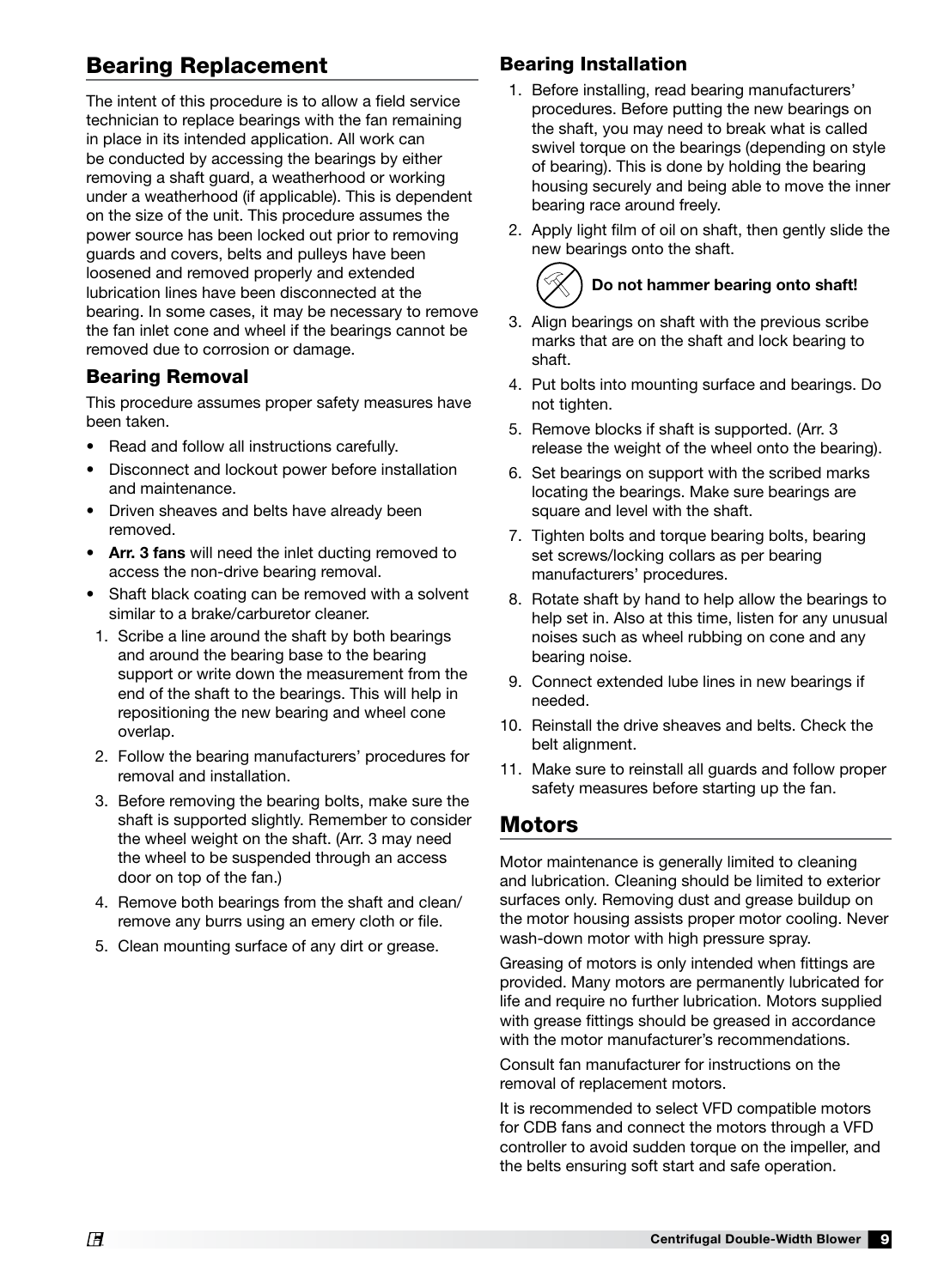# Troubleshooting

#### WARNING

Before taking any corrective action, make certain unit is not capable of operation during repairs.

| Problem                      | Cause                                                           | <b>Corrective Action</b>                                                                                                                                                              |  |  |
|------------------------------|-----------------------------------------------------------------|---------------------------------------------------------------------------------------------------------------------------------------------------------------------------------------|--|--|
|                              | Wheel Rubbing Inlet                                             | Adjust wheel and/or inlet cone.<br>Tighten wheel hub or bearing collars on shaft.                                                                                                     |  |  |
| <b>Excessive Noise</b>       | <b>V-Belt Drive</b>                                             | Tighten sheaves on motor/fan shaft. Adjust belt tension.<br>Align sheaves properly (see procedure).<br>Replace worn belts or sheaves.                                                 |  |  |
|                              | <b>Bearings</b>                                                 | Replace defective bearing(s). Lubricate bearings.<br>Tighten collars and fasteners.                                                                                                   |  |  |
|                              | <b>Wheel Unbalance</b>                                          | Clean all dirt off wheel. Check wheel balance.                                                                                                                                        |  |  |
| Low CFM                      | Fan                                                             | Check wheel for correct rotation.                                                                                                                                                     |  |  |
|                              | Duct System                                                     | Higher pressure than design. Filters need replacement.                                                                                                                                |  |  |
|                              | Fan                                                             | Decrease fan speed.                                                                                                                                                                   |  |  |
| <b>High CFM</b>              | Duct System                                                     | Resize ductwork. Access door, filters, dampers not<br>installed.                                                                                                                      |  |  |
| <b>Static Pressure Wrong</b> | Duct system has more<br>or less restriction than<br>anticipated | Remove obstructions in system. Use correction factor to<br>adjust for temperature/altitude. Resize ductwork. Clean<br>filters/coils. Change fan speed.*                               |  |  |
|                              | Fan                                                             | Check rotation of wheel. Reduce fan speed.                                                                                                                                            |  |  |
| High Motor Amp Draw          | Duct System                                                     | Resize ductwork. Check proper operation of isolation and<br>bypass dampers. Check filters and access doors.                                                                           |  |  |
|                              | <b>Electrical Supply</b>                                        | Check fuses/circuit breakers. Check for switches turned<br>off or disconnected. Check for correct supply voltage.                                                                     |  |  |
| Fan Doesn't Operate          | <b>Drive</b>                                                    | Check for broken belts. Tighten loose pulleys.                                                                                                                                        |  |  |
|                              | Motor                                                           | Assure motor is correct horsepower and not tripping<br>overload protector.                                                                                                            |  |  |
|                              | Lubrication                                                     | Check for excessive or insufficient grease in the bearing.                                                                                                                            |  |  |
| <b>Overheated Bearing</b>    | Mechanical                                                      | Replace damaged bearing. Relieve excessive belt tension.<br>Align bearings. Check for bent shaft.                                                                                     |  |  |
|                              | <b>Belts</b>                                                    | Adjust tightness of belts. Replacement belts should be a<br>matched set.                                                                                                              |  |  |
| <b>Excessive Vibration</b>   | System Unbalance                                                | Check alignment of shaft, motor and pulleys. Adjustable<br>pitch pulleys with motors over 15 hp are especially<br>prone to unbalance. Check wheel balance, rebalance if<br>necessary. |  |  |

\* Always check motor amps and compare to nameplate rating. Excessive fan speed may overload the motor and result in motor failure. Do not exceed the maximum cataloged rpm of the fan.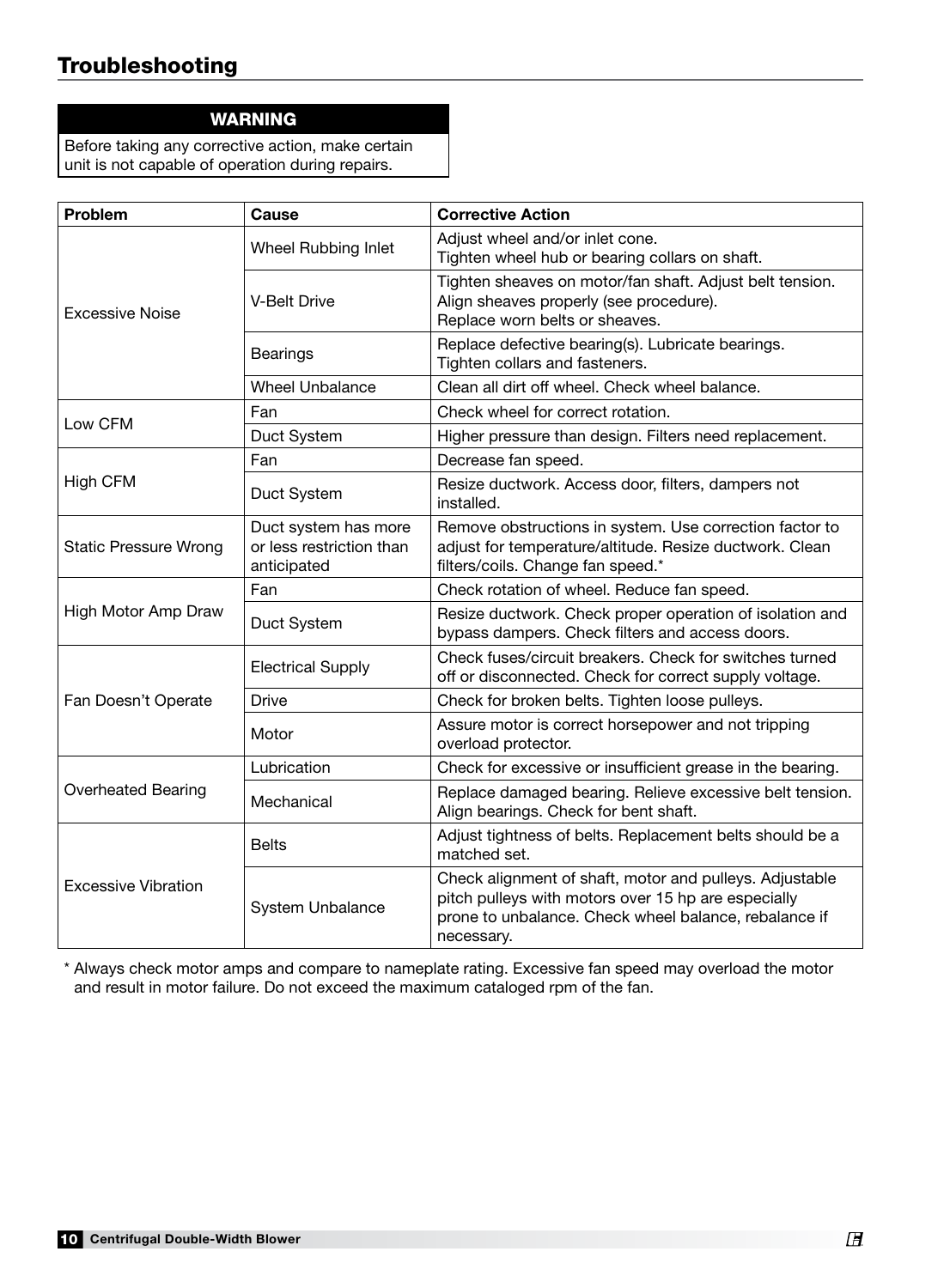# **Maintenance Log**

| Date _____________________ Time _______________________ AM/PM                                                                                                                         |  |                                                                    |  |
|---------------------------------------------------------------------------------------------------------------------------------------------------------------------------------------|--|--------------------------------------------------------------------|--|
|                                                                                                                                                                                       |  |                                                                    |  |
| Date _____________________ Time _______________________ AM/PM                                                                                                                         |  |                                                                    |  |
| Date _______________________ Time ________________________ AM/PM                                                                                                                      |  |                                                                    |  |
| <u> 1989 - John Stein, mars and de final de la provincia de la provincia de la provincia de la provincia de la p</u><br>Date _____________________ Time _______________________ AM/PM |  |                                                                    |  |
| Date _______________________ Time ________________________ AM/PM                                                                                                                      |  | Date ________________________ Time _________________________ AM/PM |  |
|                                                                                                                                                                                       |  | Date ________________________ Time _________________________ AM/PM |  |
|                                                                                                                                                                                       |  |                                                                    |  |